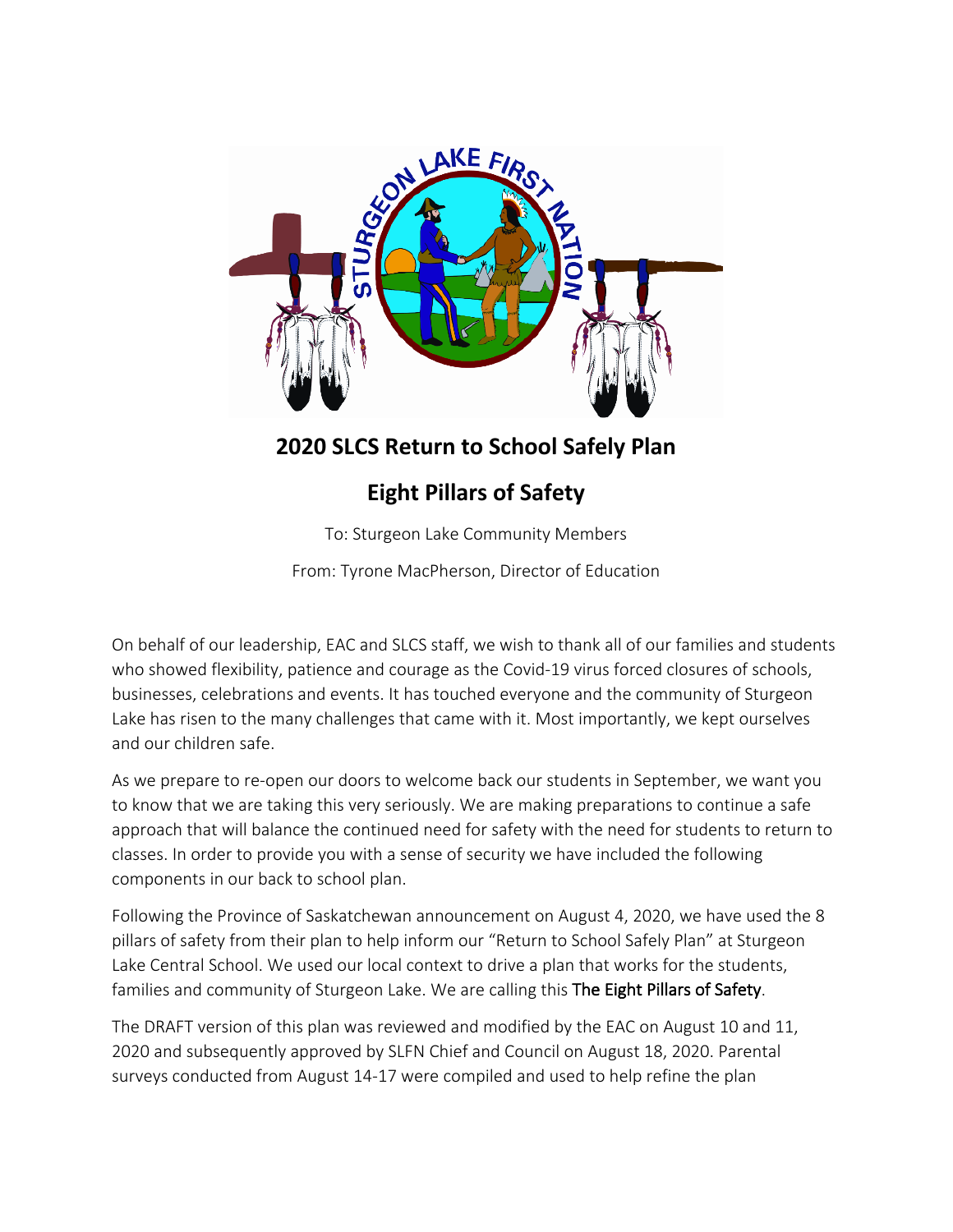The 8 pillars of safety which have driven our planning are:

- Safe Attendance How do we proactively manage operations so that only we regulate who is attending the school on a daily basis? These measures ensure protocols for students or staff who be unwell and management strategies if a person becomes sick in school.
- Safe Transportation How do we efficiently transport students so that both drivers and students in the safest possible manner?
- Safe Access What is the plan to allow students to access the required areas in the school?
- Safe Facilities How do we manage our facilities to provide the necessary services to students while keeping them safe?
- Safe Classrooms What measures are we taking to reduce the risk of transmission in our classrooms?
- Safe Supports What supports are we offering to our students who may have special physical, medical, emotional or learning needs?
- Safe Activities How are we managing group activities in a way that keeps students safe?
- Safe Alternatives If, for whatever reason, we are forced to modify how we deliver education, what are the alternatives we will pursue?

### Best Practices:

- 1. Limit contact
- 2. Maintain social distance
- 3. Use of cohorts
- 4. Adequate ventilation for indoor spaces
- 5. Isolation, contact tracing, if ill
- 6. Know symptoms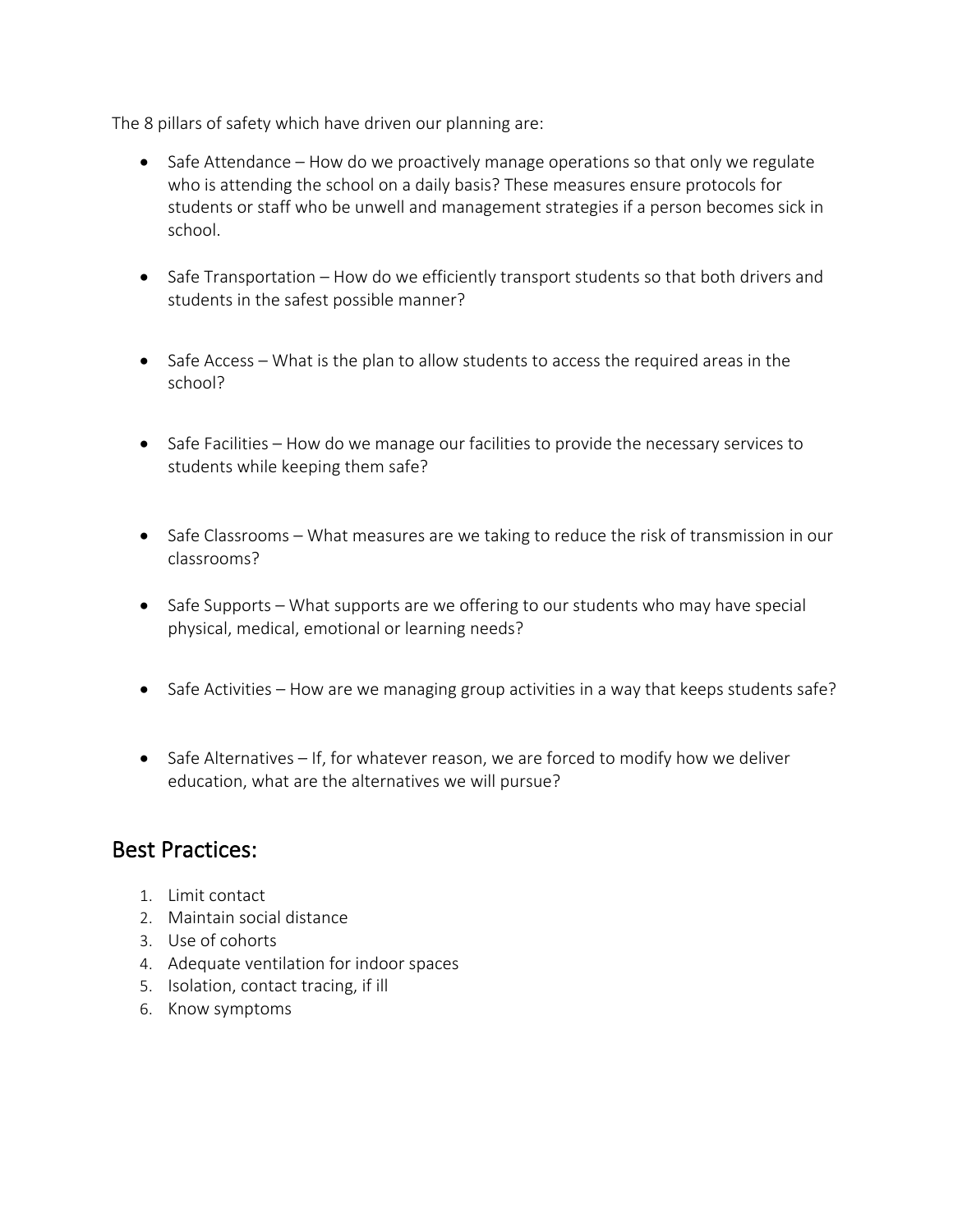## Pre-Planning

Chief and Council have approved of a safe re-opening plan with the following elements clearly outlined:

- The date for staff return Friday, August 28
- The date for students return Tuesday, September 8
- Parent/caregiver feedback on safe return Community Survey, Information Session
- The school building is ready for staff to return
- Established agreement on the protocols to be used level of return
- Plan evaluation and re-direction
- Re-opening budget

The plan was developed to adhere with all health guidelines as set forth by Dr. Shahub, Chief Medical Officer, Province of Saskatchewan.

The plan included input and direction from the following sources.

- ISC
- Saskatchewan Ministry of Education
- Sturgeon Lake Health
- FSIN
- AFC
- First Nation Aggregates
- Various Saskatchewan First Nations
- Sturgeon Lake Education Advisory Board
- Sturgeon Lake Chief and Council
- Sturgeon Lake Membership

### Considerations for Our Parents

- You feel assured that your child(ren)'s health conditions allow for safe return.
- You feel confident about your child(ren)'s close contacts, and their health conditions.
- Your family is able to find dependable, safe child care.
- Your family is in a position to provide home-based learning.
- Your child(ren) have developmental needs that require special attention, eg in-class learning with a trained professional, one-on-one virtual supports, special equipment/needs.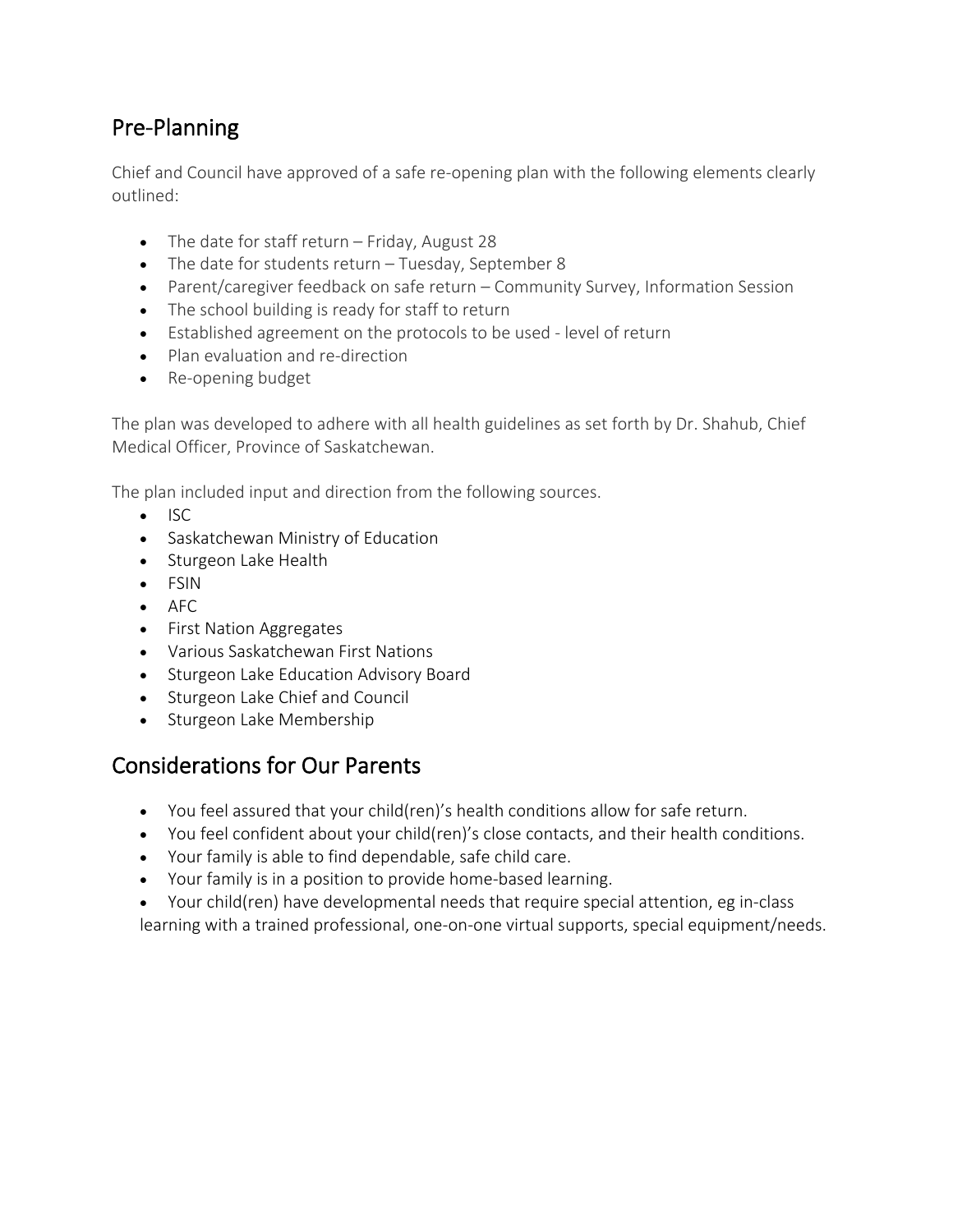## What will re-opening look like?

This back to school plan is largely the result of community feedback and comfort levels of parents in having children return to a safe school environment. It is important to realize that this considered a level 3 plan (as listed in Section 8 – Safe Alternatives). The plan will be continually monitored and evaluated. Any change in the plan below, will require additional community response and approval from EAC and Chief and Council.

- Community "come and go" discussion session August  $25 12 8$  pm
- Re-open with Staff Only August 28
- Students will return on September 8
- To reduce class sizes, students will attend in groups or cohorts
- Cohorts will be 50% of regular class sizes
- As much as possible, cohorts will be based on families. The school will work to try and make sure all students from the same household are attending on the same days
- Students will attend school two days per week and be assigned home learning for days not in attendance
- Teachers will contact families/students each week for those who choose to keep their children home
- Cohort A Monday and Tuesday
- Cohort  $B -$ Thursday and Friday
- Deep Sanitization of Classrooms Days Wednesday and Saturday
- Wednesday- Teachers prepare learning packages for both cohorts and use as communication day for students and parents
- Families choosing to not have their children attend at all will be provided with home learning packages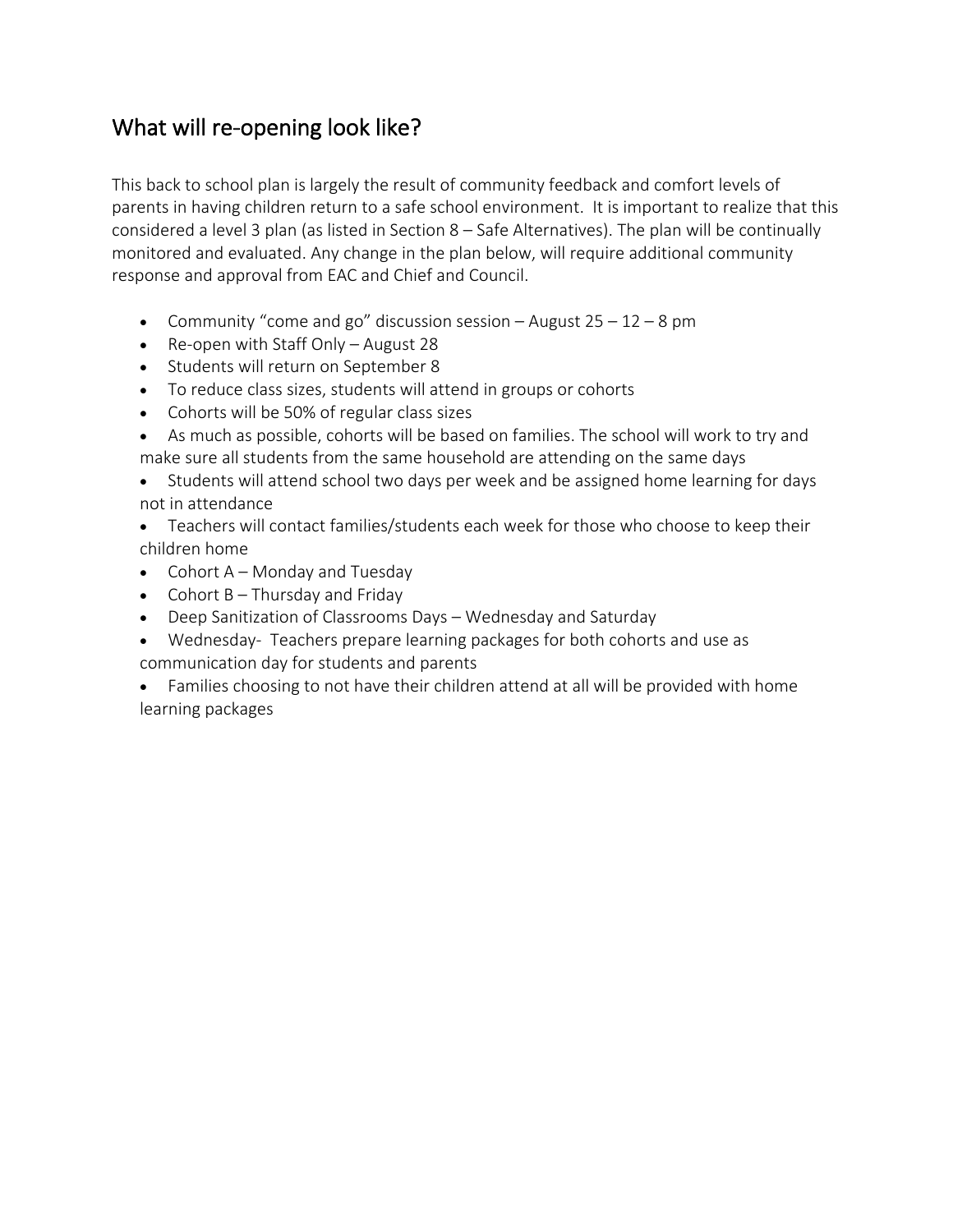The Eight Pillars of Safety are as follows.

# 1. Safe Attendance

To allow for all members of our school communities to attend school safely, self-screening measures will be implemented.

#### The parents and caregivers should:

- know the symptoms to watch for
- have been informed that they must monitor their children for any signs or symptoms of illness
- understand that if any symptoms are present, that the student is to remain home
- know how to have their child (or help their child) self-assess for COVID-19 using Saskatchewan COVID-19 Self-Assessment Tool

### The school staff:

- has well developed protocols for screening, monitoring and referring those who exhibit symptoms
- has had training about COVID-19 and the safe practices
- has a dedicated quarantine area where individuals exhibiting symptoms will properly isolate from the rest of the school until someone can safely pick them up

- Students or staff who are sick should remain at home
- Staff reporting sick must notify clinic
- Staff who are symptomatic of Covid 19 must immediately notify the Director of Education
- The Director of Education, in turn, will notify Sturgeon Lake Health Department immediately of any staff who are symptomatic
- Teacher sick day allotment will become more flexible
- Increased rates of pay for substitutes
- Parents and caregivers being asked to monitor their children for any signs or symptoms of illness. If any symptoms are present, the student is to remain home.
- SLCS will establish a dedicated quarantine area where individuals exhibiting symptoms will properly isolate from the rest of the school until a parent or caregiver can safely pick them up or the school can transport them home
- SLCS has a fog sprayer that will disinfect a given area in 30-45 seconds that will be used should a person become sick while on school premises.
- Lobby Signage will be visible to all guests indicating requirements for visiting
- All visitors, including parents, will be expected to sign in at front office, wear a mask that will be provided, and adhere to all social distancing guidelines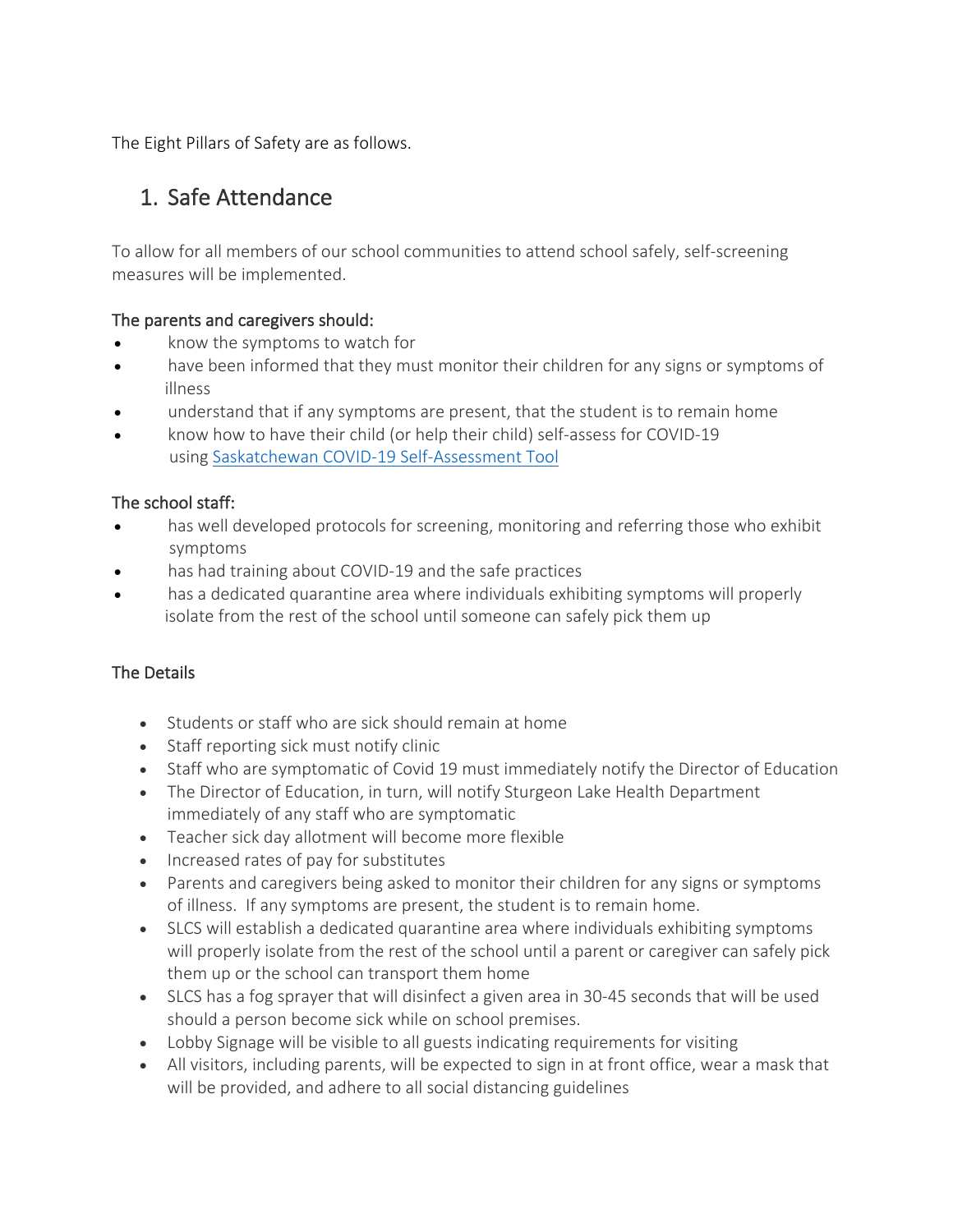- Student registrations may be conducted by telephone
- There is a developed safety plan for staff if they suspect a student is sick.

# 2. Safe Transportation

The following transportation protocols will help to ensure students are coming to and from school safely, these include:

### The school and staff have:

- assigned seating for students and a record of this seating plan on school buses
- organized for students who live in the same household to be seated together
- encouraged parents/caregivers to transport their own children to and from school, if possible
- a thorough and consistent cleaning and sanitation plan for buses or other vehicles used to transport students

### The Details

- Drivers will have sanitization foggers to disinfect bus after each run
- Drivers will design seating plans and keep a copy on bus. A copy will be on file with school principal
- Drivers and support staff are expected to wear masks
- Family members will sit together
- Maximum 2 students per bench
- Drivers will have temperature gauge. Students with fever will be denied access
- Parents will be encouraged to drive children to school if they feel that is safer
- Bus arrivals and departures will be staggered
- Extra custodial staff/parking marshals will direct students to separate entrances upon arrival and departures
- Support staff will accompany bus drivers to assist with temperature taking and tracking data

### 3. Safe Access

Students will be able to safely access and move throughout school facilities through the implementation of routines that include:

The school staff have:

- assigned and clearly marked dedicated entrance and exit doors
- created schedules for staggered recess, lunch, and other class transition times to allow for additional space
- created schedules for controlled flow of students and staff in common school areas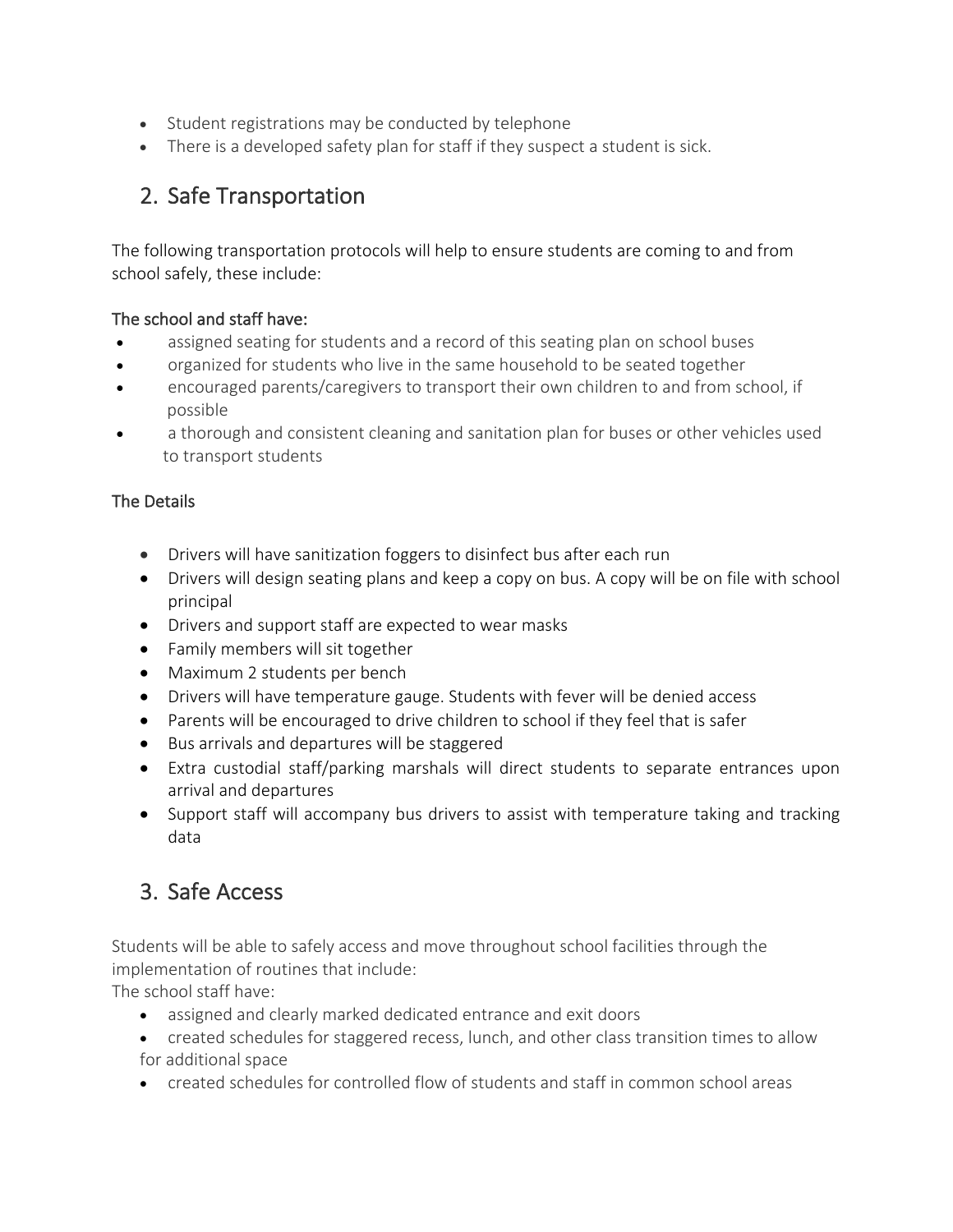• posted clear and sensible directional signage and floor markings to manage flow of students and staff throughout the school

### The Details

- Facility Smudged prior to students returning
- Daily smudging
- No assemblies
- Staggered recess times to allow for additional space
- Directional arrows on floors
- Assigned bathroom areas
- Additional safety person on staff
- Dedicated entrance and exit doors
- Increased signage
- Social distancing practices in all public areas (office, staff room, hallways)

## 4. Safe Facilities

Increased sanitation measures in school facilities and the promotion of proper hygiene practices will be implemented.

#### The school staff has:

- readily available hand sanitizer throughout the building and common spaces
- a thorough and consistent plan for custodial staff to maintain sanitization of school facilities
- organized plans for regular and ongoing hygiene of all frequently-touched surfaces and objects such as toys and classroom equipment, in each classroom and learning space

- Kitchen will function
- Lunch delivery will continue to students not attending school that day
- No buffet style meals
- Teachers will submit number of meals to Kitchen daily
- Meals will be delivered to classrooms
- Kitchen staff will wear masks
- Students should not share food they have brought from home
- Posted playground signs warning that equipment is not sanitized
- Library Services will be limited open for staff, no students
- Librarian will visit classrooms
- Specialty subject teachers will come to classrooms ex: Cree, Land Based, Culture
- Touch free dispensers installed in each classroom
- Hand sanitizer provided to each staff member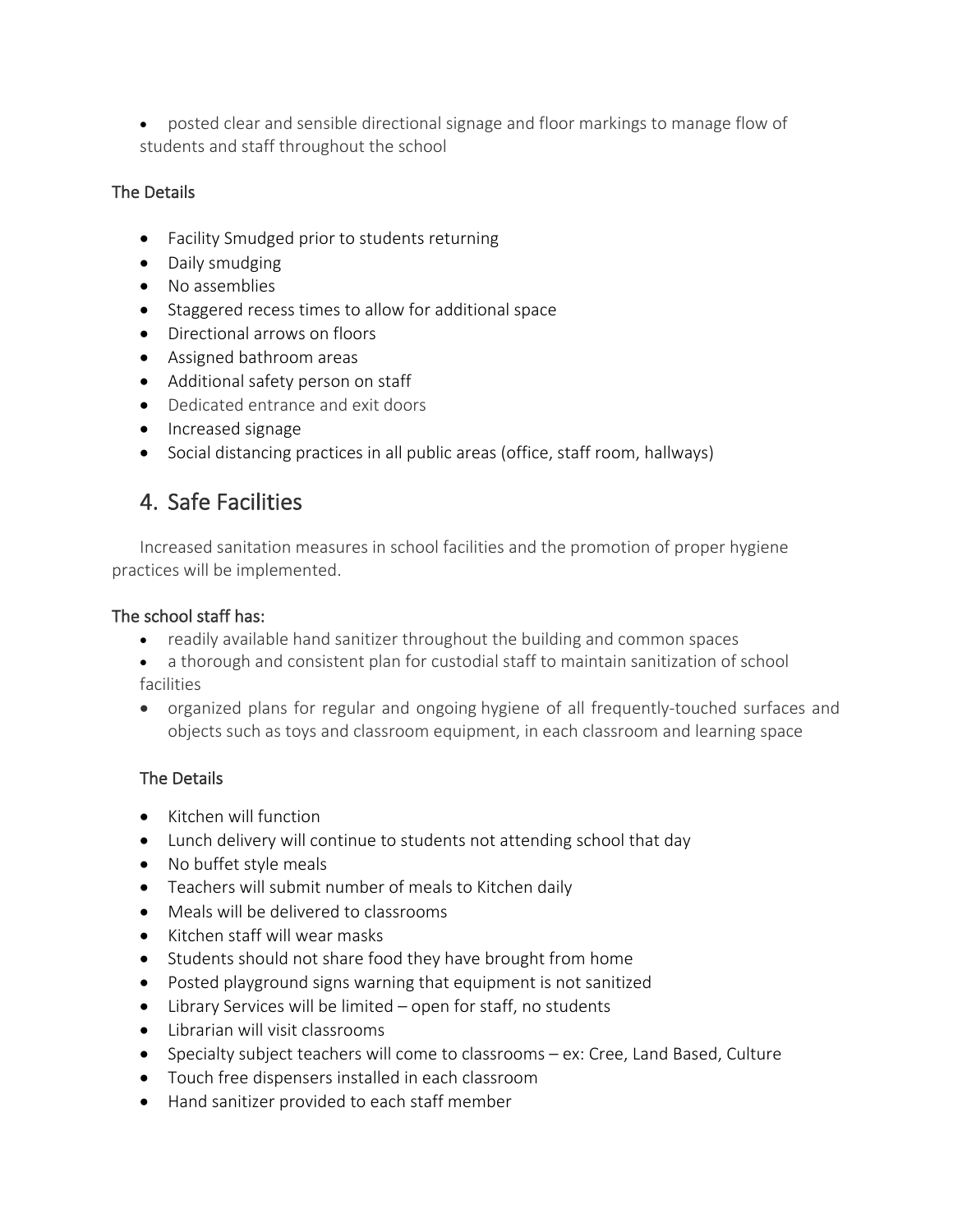- UV lights which quickly kill the virus for all classrooms and bathrooms.
- 3 additional custodial staff for sanitization and safety purposes
- Masks available daily for every student (optional in class, required in public areas of school)
- Emergency Spray Mister on site for decontamination

### 5. Safe Classrooms

As much as possible classrooms will be self-contained. The students and the staff assigned to that class will remain together as a group throughout the school day to minimize risk of transmission.

- All core K-9 classes will be delivered by home room teacher.
- K-9 students will not change classes for different subjects
- High School students will change classes as per normal but must wear face masks as they transition from one class to another
- Teachers from Grades 4-12 will be expected to teach one class per day using Google Classroom and Chromebooks
- Consideration will be given to returning to Block system to reduce student movements between classes and lowering risk of transmission
- Eliminating or limiting physical contact such as hugs and handholding, as well as encouraging the use of alternative greetings such as "air high fives".
- Utilizing outdoor spaces for learning when possible.
- Classroom setup to minimize contact.
- Each classroom is equipped with a temperature gun to monitor student health
- Social distancing guidelines mandatory for Grades 4-12
- Limiting physical contact for Grades 1-3
- Traditional seating plans all facing forward or similar setup to reduce face to face contact
- Students should maintain personal items in self-contained backpack
- Masks must be worn when leaving classroom but remain optional/encouraged within classroom
- Staff will be provided with protective face shields
- Disposable masks will be provided to each student every day by classroom teachers
- Students sign out/in for washrooms, wear masks when leaving classrooms
- Limiting or eliminating shared materials
- Direct teaching of personal hygiene and Covid 19 awareness
- Frequent hand washing
- Staff will maintain consistent communication with homes
- Social distancing 2 meters in grades 4-12 and public areas, 1 meter in K-3 classrooms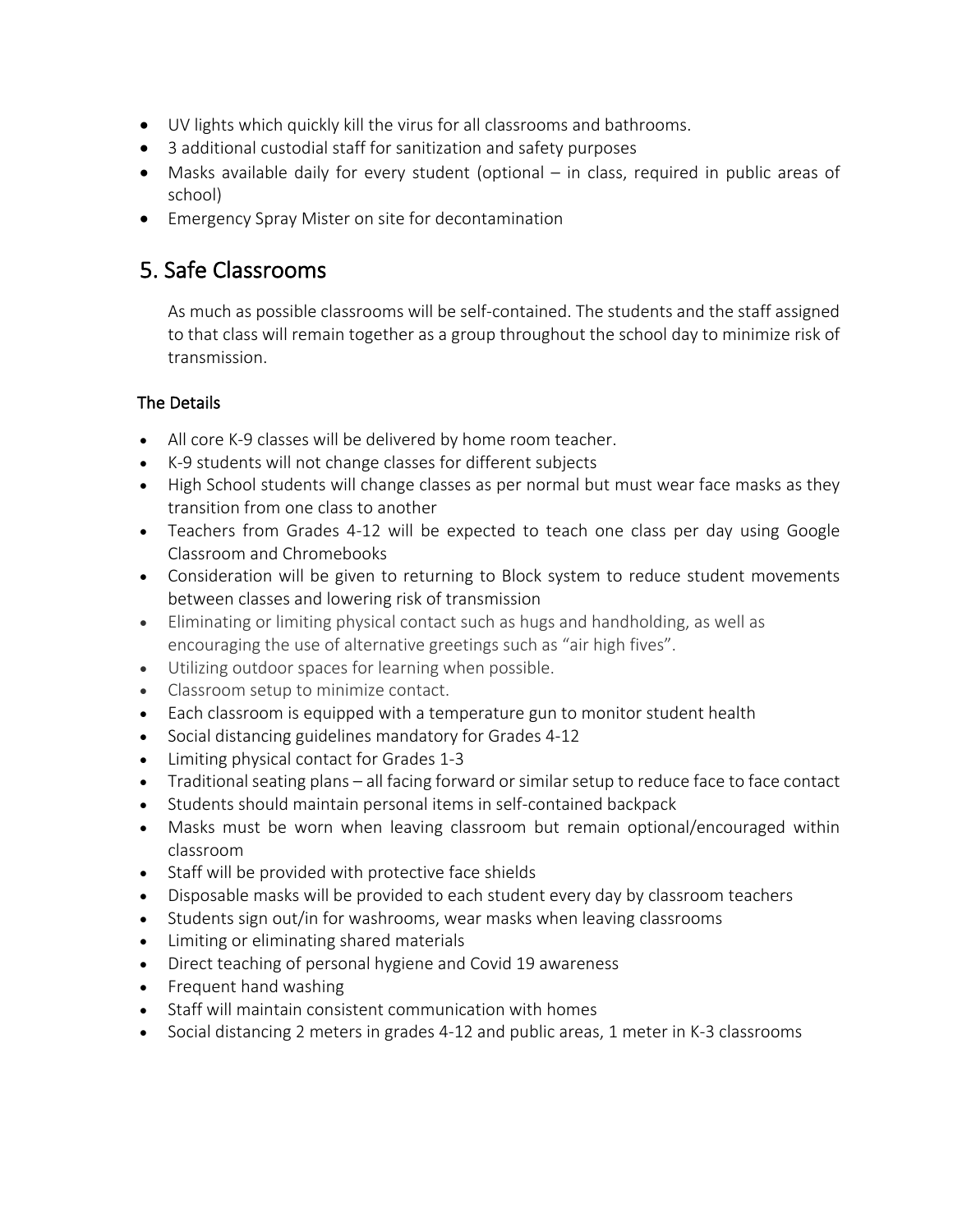# 6. Safe Supports

At SLCS, we believe in the success of all learners. Many students come to us with specialized needs and plans will need to be made for accommodation. Considerations have been taken to safely support the learning needs of all students.  The First Nation's Health Department will provide support to the school with the implementation of these measures.

### The Details

- Teachers will need to communicate with families to identify students who can not attend school for medical reasons. Medical reasons may include increased risk of contracting the virus or immune-compromised students.
- The school will provide a safe and secure environment, which may include in-school setting or other appropriate spaces for the delivery of education.
- Medically fragile students will have supports in place to address their educational needs.
- SLCS will employ a full-time learning assistance teacher and guidance counsellor to provide additional supports
- SLCS has a full time Mental Health Therapist on staff to assist students with those needs
- All staff will be trained in Mental Health First Aid to assist them in identifying and referring students at risk

# 7.Safe Activities

 To ensure adequate safety measures are taken, schools will adapt group activities to reduce physical contact, including:

Staff will:

- establish clear protocols for the reduced use of shared materials and classroom supplies
- identify alternatives to in-person assemblies, and large gatherings
- delay extra-curricular activities until it is safe to do so, using current guidelines as provided by Saskatchewan's Chief Medical Health Officer (indoor sports are part of Phase 4 Re-Open Saskatchewan Plan)

- Reduce or eliminate shared materials and classroom supplies.
- Using alternatives to in-person assemblies, such as virtual assemblies or outdoor assemblies.
- Participation in extra-curricular activities will be dependent on the most current guidelines as provided by Saskatchewan's Chief Medical Health Officer.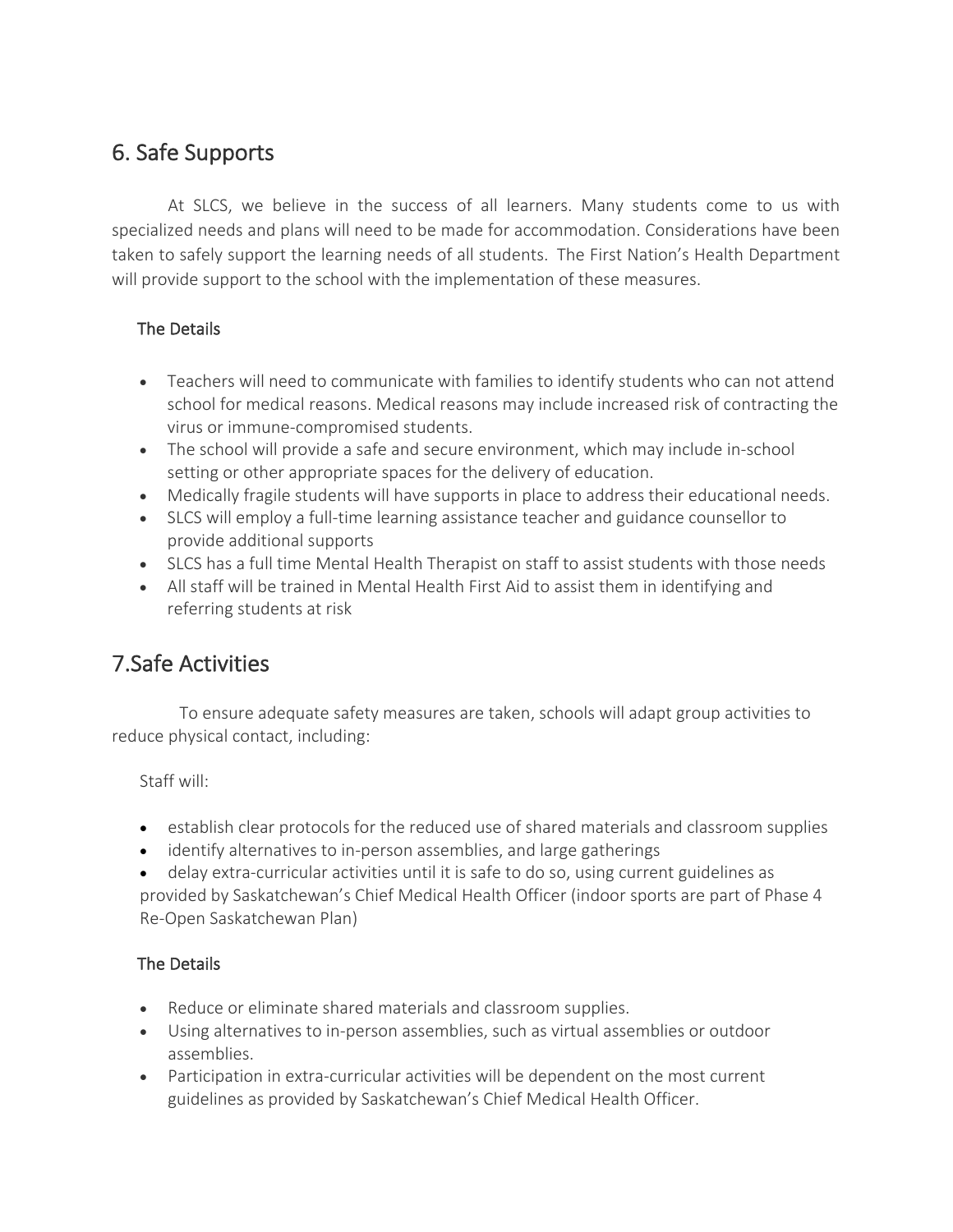- Staff are encouraged to have students assist in picking traditional medicines
- Extra-curricular activities such as indoor sports are allowed as announced in the second part of Phase 4 of Re-Open Saskatchewan Plan. At this point there will be no extra curricular activities that involve teams outside of the community
- Physical Education/Gym Strategies
	- o Maximize outdoor activities
	- o Limit or eliminate contact sports
	- o Sanitization of equipment

### 7. Safe Alternatives

To ensure preparedness, there are four scenarios that we may choose to activate at SLCS. These will always be in accordance with the direction of Saskatchewan's Chief Medical Health Officer.

### Re-Opening Levels

#### Scenario 1

• Return to school, as close to normal as possible, in accordance with this plan

#### Scenario 2

• Mask usage will be determined by the Chief Medical Health Officer. Under our current plan, masks are optional within the classroom. When students move through common areas such as hallways, they will be asked to wear them. We may be required to adjust accordingly should we be so directed by the Chief Medical Officer.

#### Scenario 3

• In the event it becomes necessary, school capacity will be reduced. This may include establishing cohorts that attend alternate days and hybrid learning models as considerations.

#### Scenario 4

• Implementing learning continuity plans, which means transitioning to mandatory distance learning